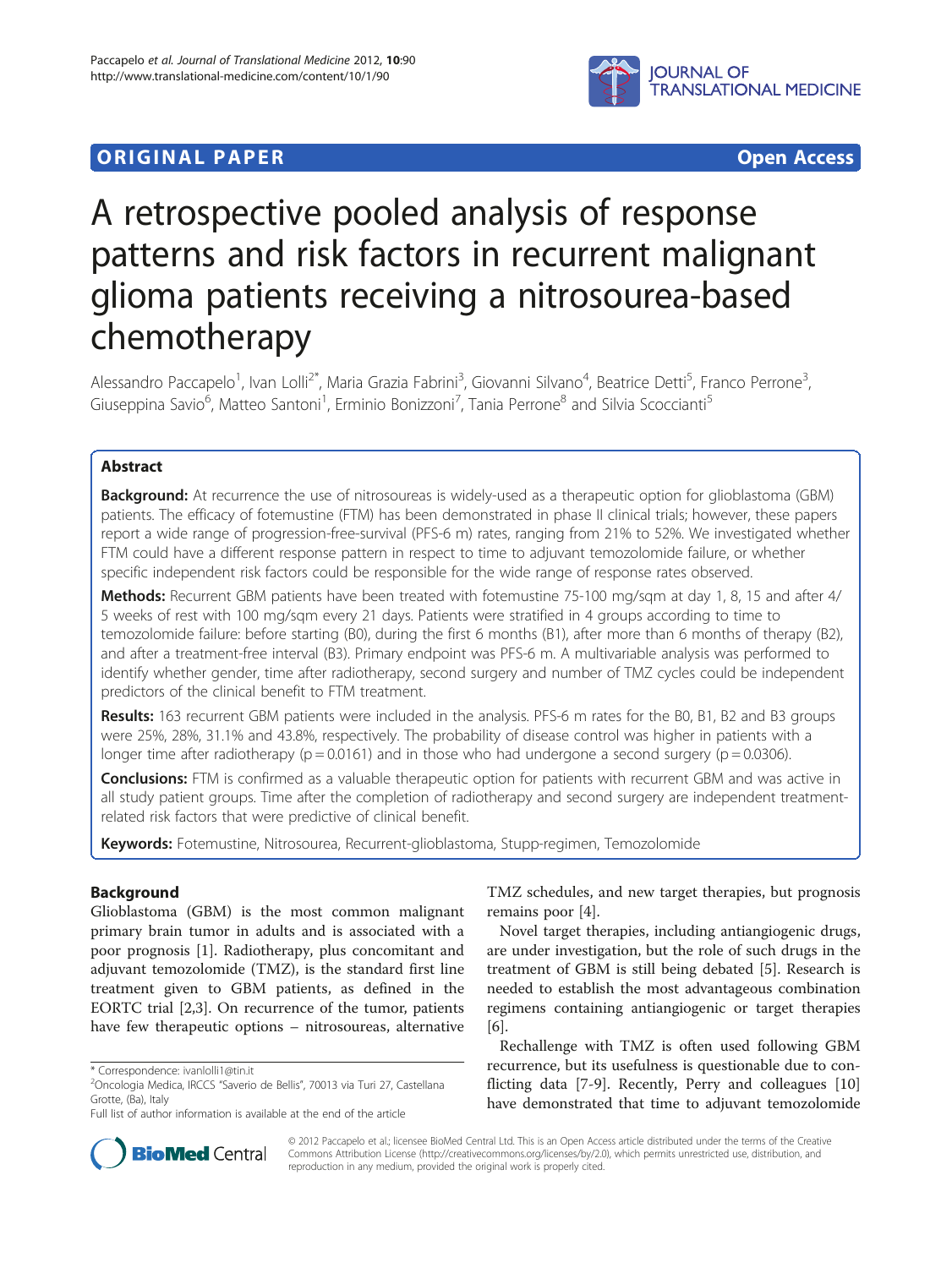failure seems to be linked to a high-dose TMZ treatment. Continuous high-dose TMZ is used in patients who relapse after standard therapy, notably in those patients with early or late progression after standard therapy.

Fotemustine (FTM) is a third-generation chloroethylnitrosourea containing a phosphoalanine carrier group attached to the nitrosourea radical [[11\]](#page-6-0). This characteristic allows FTM to cross the blood–brain barrier (BBB), as shown by experimental studies in animals [[12-14\]](#page-6-0). In addition, as FTM does not significantly alter glutathione reductase activity, a more favorable pulmonary toxicity profile for this agent can be predicted compared with BCNU [\[15](#page-6-0)]. During a conventional treatment schedule, FTM is administered as induction therapy at a dose of 100 mg/m2/week for three consecutive weeks, followed by maintenance therapy of 100 mg/m2 every three weeks, after a 5-week rest [\[16\]](#page-6-0). Several Italian groups investigated the efficacy of FTM in malignant glioma patients experiencing tumor recurrence after standard TMZ treatment. In these reports, the 6-months progression-free survival (PFS-6 m) rates ranged from 21 to 52% [\[17-19](#page-6-0)]. Despite the homogeneous patient population in these studies (patients with the first recurrence of GBM after initiation of the Stupp regimen2), there was a high variability in the PFS-6 m rate. To justify this data, different hypotheses have been formulated. For example, the presence of patients experiencing pseudoprogression [\[20](#page-6-0)], as suggested recently by Silvani and colleagues [\[16](#page-6-0)], resulting in a different response pattern related to time of adjuvant TMZ failure, or the presence of patient- or treatment-specific risk factors in the study population.

Based on these assumptions, the aim of the present retrospective analysis was to assess whether FTM could have a different response pattern compared to the time to adjuvant TMZ failure, or whether specific independent risk factors could be responsible for the wide range of survival rates observed.

# Methods

Six Italian sites participated in this retrospective pooled analysis. The study was done in accordance with the provisions of the Declaration of Helsinki and local regulations. The study was approved by the institutional review board at each study centre.

Adult patients with recurrent or progressive, histologically-confirmed GBM who underwent surgery and the Stupp regimen (radiotherapy plus concomitant and adjuvant temozolomide) [[2\]](#page-6-0) were included in the analysis. Progression was documented by MRI or computed tomography (CT) scans. All patients received 1 h intravenous infusion of FTM according to the following schedule: induction phase dose of 70–100 mg/

Contrast-enhanced (gadolinium-DTPA 0.2 mmol/kg) MRI of the brain was uniformly adopted for tumor assessment and response evaluation. Baseline MRI examination was performed before administration of FTM, and subsequent evaluations were carried out after completion of the induction phase, every two cycles during the maintenance phase.

Glioblastoma patients were stratified into three groups according to time to TMZ failure, as proposed by Perry and colleagues10. Group B1 (early): progression while receiving adjuvant TMZ before completion of six cycles of adjuvant TMZ. Group B2 (extended): progression while receiving extended adjuvant TMZ beyond the standard six cycles, but before completion of the adjuvant treatment. Group B3 (rechallenge): progression after completion of TMZ.

We added a fourth group, B0: progression after radiotherapy completion and before initiation of adjuvant TMZ. Response was assessed clinically and radiologically using evaluated with Macdonald's criteria [[21](#page-6-0)]. Safety was evaluated during the study and all adverse events were recorded and graded according to the common terminology criteria for adverse events (CTCAE) from the National Cancer Institute, version 4.0. [\(http://ctep.cancer.](http://ctep.cancer.gov/forms/CTCAEv4.pdf) [gov/forms/CTCAEv4.pdf](http://ctep.cancer.gov/forms/CTCAEv4.pdf) ).

The primary endpoint of the study was evaluation of progression-free survival at six months (PFS-6 m) according to time of TMZ failure (B0, B1, B2, B3).

Secondary endpoints were evaluated in all four patient groups, plus the whole population, and were: response rate (RR), disease control (DC), overall survival at 1 year (OS-1y) and time to progression (TtoP). Responses were confirmed as complete (CR), partial (PR) and stable (SD). RR was defined as CR + PR, otherwise DC is defined as CR + PR + SD. OS was measured from the start of FTM to death for any reason, or last follow-up assessment. Disease progression (DP) was confirmed with two consecutive radiologic investigations.

A multivariable analysis of the whole population was performed to identify whether gender, time after radiotherapy, second surgery and number of TMZ cycles could be independent predictors of clinical benefit (DC) to the FTM treatment. The multivariable model was built adopting the so-called epidemiological approach, which consists of selecting covariates regardless of univariate findings or statistical elimination methods (backward, stepwise, forward etc) but depending only on their expected or potential clinical importance. Time to progression and time to death, in the whole population, was estimated by Kaplan-Meier analysis between responder and non-responder patients.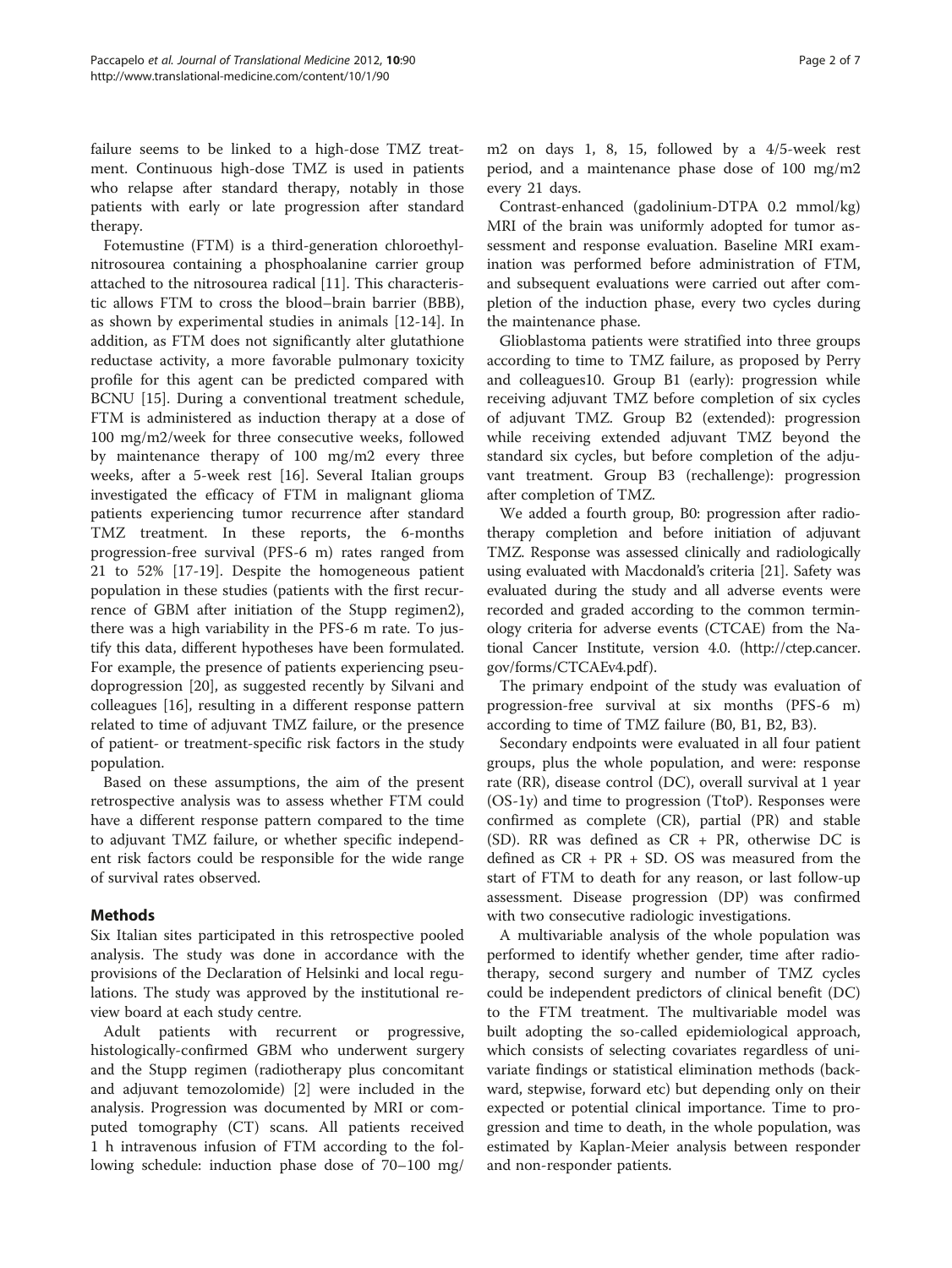#### Statistical methods

The demographic and clinical-pathological characteristics were summarized using descriptive statistics. In general, absolute and relative frequencies were employed to summarize qualitative variables, while arithmetic mean, standard deviation (SD), range, median and interquartile range were used to summarize quantitative data.

Penalized multivariable logistic regressions with gender, time from radiotherapy, second surgery, and number of TMZ cycles as covariates were performed adopting the Firth's correction in order to adjust estimates for potential over-fitting, skewed data and multicollinearity. Results were reported as adjusted (penalized) odds ratios (ORs) with an associated 95% CI and two-tailed probability values. Statistical calculations were carried out using SAS version 9.2. A twotailed P-value of 0.05 was used to define statistically significant results.

### Results

One hundred and sixty-three patients with a diagnosis of recurrent GBM were included in the analysis. All patients followed a Stupp regimen as first line treatment; all patients were treated with a combination of radiotherapy and TMZ, 87.7% (143/163) received adjuvant TMZ, and 12.3% (20/163) of patients experienced a recurrence immediately following the conclusion of radiotherapy and were thus evaluated as the B0 group. Patient characteristics are listed in Table 1 for the whole population according to time of adjuvant TMZ failure stratification: 12.3% (20/163), 30.7% (50/163), 27.6% (45/163), 29.4% (48/163) were divided into the B0, B1, B2, B3 groups, respectively. Most patients were male (66.9%) with a median age of 57 years (range 47–66). All patients were included in the efficacy and safety analysis.

All patients received at least one dose of the study drug, with a median number of 4 administrations up to a

|  |  | Table 1 Patient characteristics according to time of TMZ failure for the entire population |  |  |  |  |  |  |
|--|--|--------------------------------------------------------------------------------------------|--|--|--|--|--|--|
|--|--|--------------------------------------------------------------------------------------------|--|--|--|--|--|--|

| Number of pts                      | 20              | 50               | 45                | 48                  | 163             |
|------------------------------------|-----------------|------------------|-------------------|---------------------|-----------------|
| Age years                          |                 |                  |                   |                     |                 |
| Median (range)                     | $59.5(50 - 65)$ | $57.5(47 - 64)$  | $57(49 - 66)$     | $57(47 - 65)$       | $57(47 - 66)$   |
| Gender % (N)                       |                 |                  |                   |                     |                 |
| Male                               | 70 (14)         | 64 (32)          | 64.4 (29)         | 70.8 (34)           | 66.9 (109)      |
| Female                             | 30(6)           | 36 (18)          | 35.6 (16)         | 29.2 (14)           | 33.1 (54)       |
| Type of Surgery at diagnosis % (N) |                 |                  |                   |                     |                 |
| Biopsy                             | $\mathbf 0$     | 4(2)             | 2.2(1)            | 2.1(1)              | 2.5(4)          |
| Partial                            | 55 (11)         | 36 (18)          | 44.4 (20)         | 39.6 (19)           | 41.7 (68)       |
| Complete                           | 45 (9)          | 60 (30)          | 53.3 (24)         | 58.3 (28)           | 55.8 (91)       |
| <b>RPA</b> at baseline % (N)       |                 |                  |                   |                     |                 |
| $\vert\vert\vert$                  | 5(1)            | 14(7)            | 17.8(8)           | 31.3 (15)           | 19(31)          |
| $\mathsf{IV}$                      | 90 (18)         | 68 (34)          | 73.3 (33)         | 66.7 (32)           | 71.8 (117)      |
| V                                  | 5(1)            | 18(9)            | 8.9(4)            | 2(1)                | 9.2(15)         |
| Number of adjuvant TMZ             |                 |                  |                   |                     |                 |
| Cycles, Mean (range)               | $\mathbf 0$     | $3(2-4)$         | $9(7 - 11)$       | $6.5(6 - 11)$       | $6(2 - 8)$      |
| Time after end of radiation        |                 |                  |                   |                     |                 |
| Months, Mean (range)               | $1(0.7 - 1.2)$  | $4.2(3.1 - 5.1)$ | $8.9(6.7 - 11.4)$ | $14.1(10.7 - 25.7)$ | $6.8(3.9 - 12)$ |
| <b>Surgery</b> at recurrence % (N) |                 |                  |                   |                     |                 |
| No                                 | 95 (19)         | 88 (44)          | 80 (36)           | 75 (36)             | 82.8 (135)      |
| Yes                                | 5(1)            | 12(6)            | 20(9)             | 25 (12)             | 17.2 (28)       |
| FTM induction dosage $(mq/m^2)$    |                 |                  |                   |                     |                 |
| Median (range)                     | $95(80 - 100)$  | $100(80 - 100)$  | $100(80 - 100)$   | $75(75 - 100)$      | $100(75 - 100)$ |
| FTM administration number          |                 |                  |                   |                     |                 |
| Median (range)                     | $4(3 - 11)$     | $4(1 - 18)$      | $3(1 - 18)$       | $5(1 - 20)$         | $4(1 - 20)$     |
|                                    |                 |                  |                   |                     |                 |

Variable B0 B1 B2 B3 All

FTM: fotemustine TMZ: temozolomide; RPA: recursive partitioning analysis; B0: patients failing after radiotherapy completion and before starting adjuvant TMZ; B1: patients failing during the first 6 months of adjuvant TMZ; B2: patients who failed after more than 6 months of therapy; B3: patients who experienced tumor recurrence after a treatment-free interval.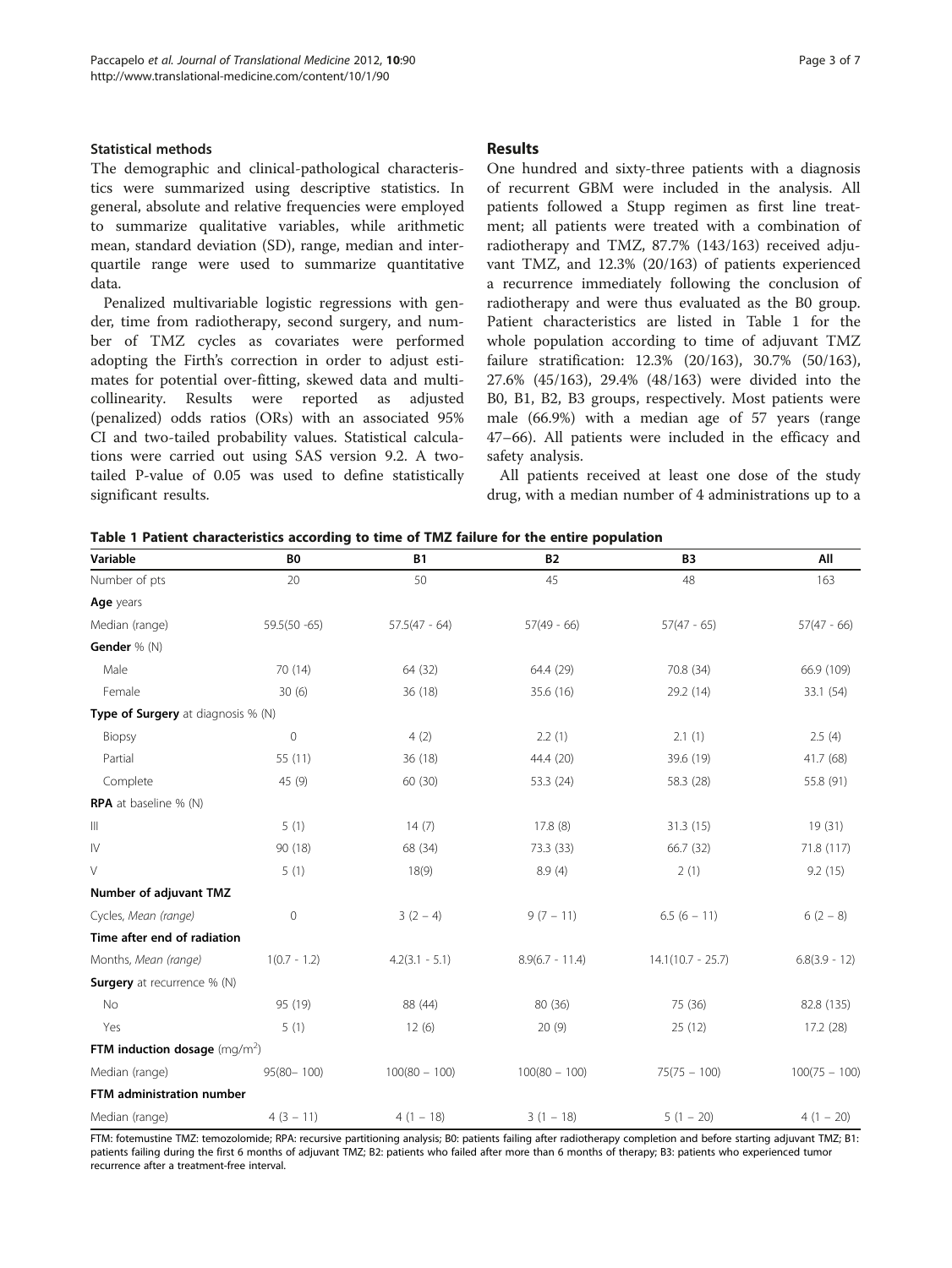| Variable                     | B0              | <b>B1</b>      | <b>B2</b>       | B3              | All             |
|------------------------------|-----------------|----------------|-----------------|-----------------|-----------------|
| Number of pts                | 20              | 50             | 45              | 48              | 163             |
| <b>Response to FTM</b> % (N) |                 |                |                 |                 |                 |
| <b>CR</b>                    | $\mathbf 0$     | 2(1)           | 2.2(1)          | 2.1(1)          | 1.8(3)          |
| PR                           | 15(3)           | 10(5)          | 15.6(7)         | 16.7(8)         | 14.1(23)        |
| <b>SD</b>                    | 30(6)           | 24 (12)        | 24.4 (11)       | 47.9 (23)       | 31.9 (52)       |
| DP                           | 55 (11)         | 64 (32)        | 57.8 (26)       | 33.3 (16)       | 52.1 (85)       |
| <b>Disease Control</b> % (N) |                 |                |                 |                 |                 |
| Yes                          | 45 (9)          | 36(18)         | 42.2(19)        | 66.7 (32)       | 47.8 (78)       |
| PFS-6 m $\%$ (N)             |                 |                |                 |                 |                 |
| Yes                          | 25(5)           | 28 (14)        | 31.1(14)        | 43.8 (21)       | 33.1 (54)       |
| OS-1y $%$ (N)                |                 |                |                 |                 |                 |
| Yes                          | 25(5)           | 24(12)         | 28.9(13)        | 31.3(15)        | 27.6(45)        |
| Time to DP after FTM         |                 |                |                 |                 |                 |
| Days median (range)          | $111(83 - 182)$ | $91(43 - 156)$ | $104(58 - 190)$ | $139(62 - 252)$ | $104(58 - 193)$ |

Table 2 Response to FTM treatment according to time of TMZ failure for the entire population

CR: complete response; PR: partial response; SD: stable disease; DP: disease progression; PSF-6 m: progression free survival at 6 months; OS-1y: overall survival at 1 year; FTM: fotemustine. B0: patients failing after radiotherapy completion and before starting adjuvant TMZ; B1: patients failing during the first 6 months of adjuvant TMZ; B2: patients who failed after more than 6 months of therapy; B3: patients who experienced tumor recurrence after a treatment-free interval.

maximum of 20 doses. During the induction phase, 100 mg/m2 of FTM was the median administered dosage (range 75–100).

Response to FTM treatment was documented in all patients (Table 2). The PFS-6 m rate, the primary endpoint of the study, was reported in 25.0% of B0, 28.0% of B1, 31.1% of B2 and 43.8% of B3.

RR was reported as 15.0%, 10.0%, 15.6% and 16.7% of the B0, B1, B2 and B3 groups respectively. The DC rate ranged from 36.0% (B1) to 66.7 (B3), while OS-1y ranged from 25.0% (B0) to 31.3% (B3).

The multivariable logistic regression evaluated the impact of gender, time from radiotherapy, second surgery, and number of TMZ cycles on DC in the whole population (Table 3). The probability of DC was higher in patients with a longer time from radiotherapy ( $OR \pm$ 95% CI: 1.075, 1.019-1.147; p = 0.0161) and in those who underwent a second surgery ( $OR \pm 95\%$  CI: 2.802, 1.152-7.334;  $p = 0.0306$ .

FTM administration was well tolerated and the most relevant grade 3–4 toxicity events were leucopenia (6.7%) and thrombocytopenia (9.8%), as expected. No differences in tolerability were observed between study groups (Table [4\)](#page-4-0). None unexpected toxicity has been detected in the study population.

#### **Discussion**

Recurrent glioblastoma has an unfavorable prognosis, with a PFS-6 m rate ranging from 15% to 21%, and a median survival of 25 weeks. The optimal strategy for recurrent glioblastoma has not yet been defined [\[22](#page-6-0)]. Nitrosourea chemotherapy, carmustine and FTM, and alternative TMZ treatment regimes are often used on recurrence of the tumor [[4\]](#page-6-0). Patients treated with carmustine at a dose of 80 mg/m2 on days 1 to 3 (repeated every 3 weeks for a maximum of 6 cycles) had a 13% PFS-6 m rate and a median OS of 22 weeks [\[23\]](#page-6-0).

|  | Table 3 Multivariable penalized logistic regression using Firth's correction |  |  |  |  |  |  |
|--|------------------------------------------------------------------------------|--|--|--|--|--|--|
|--|------------------------------------------------------------------------------|--|--|--|--|--|--|

| Response variable = Disease control $(CR + PR + SD)$ |            |                            |                            |         |  |  |  |
|------------------------------------------------------|------------|----------------------------|----------------------------|---------|--|--|--|
| <b>Effect</b>                                        | Odds ratio | Lower 95% Confidence Limit | Upper 95% Confidence Limit | P-Value |  |  |  |
| Gender - Female vs Male                              | 0.906      | 0.452                      | 1.800                      | 0.7806  |  |  |  |
| Second Surgery                                       | 2.802      | 1.152                      | 7.334                      | 0.0306  |  |  |  |
| Time from radiotherapy                               | 1.075      | 1.019                      | 1.147                      | 0.0161  |  |  |  |
| Number of TMZ cycles                                 | 0.925      | 0.838                      | 1.013                      | 0.1053  |  |  |  |

Response variable is Disease control (CR + PR + SD). Odds ratios for time from radiotherapy and number of TMZ cycles show an improvement ratio (OR > 1) associated with an increase of 1 month in time from radiotherapy and the deterioration ratio (OR < 1) associated with an increase of 1 cycle in number of TMZ.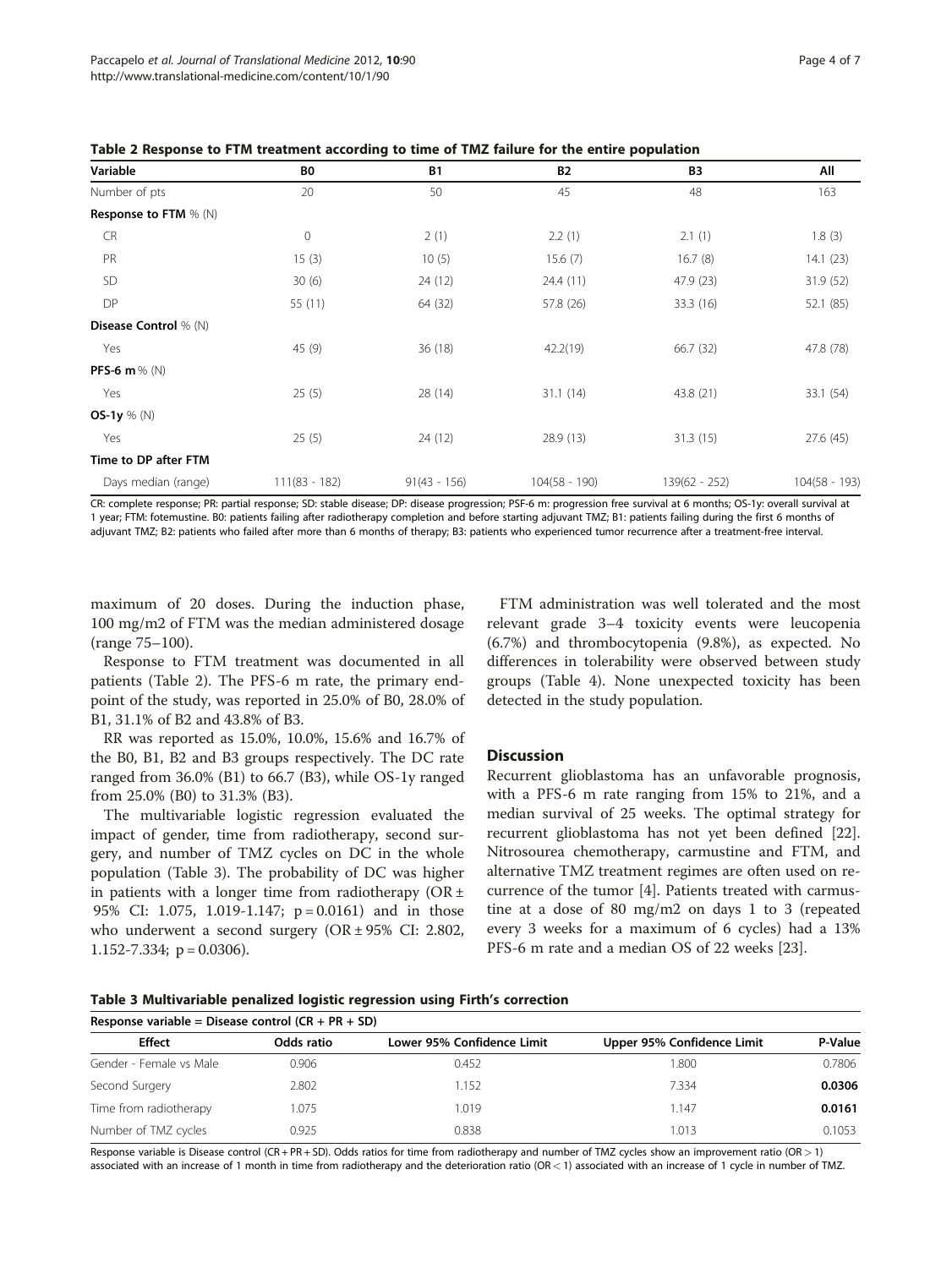| Variable                  | B <sub>0</sub> | B1             | <b>B2</b>                               | B3                | All patients                                      |
|---------------------------|----------------|----------------|-----------------------------------------|-------------------|---------------------------------------------------|
| <b>Number of patients</b> | 20             | 50             | 45                                      | 48                | 163                                               |
| Leucopoenia               |                |                |                                         |                   |                                                   |
| G <sub>0</sub>            | 65 (13)        |                | 78 (39) 68.9 (31) 62.5 (30)             |                   | 69.3 (113)                                        |
| $G$ 1-2                   | 20(4)          |                | 20 (10) 18.9 (13) 25 (12)               |                   | 23.9 (39)                                         |
| $G$ 3-4                   | 15(3)          |                |                                         |                   | $2(1)^{*}$ 2.2 (1) <sup>*</sup> 12.5 (6) 6.7 (11) |
| Thrombocytopenia          |                |                |                                         |                   |                                                   |
| G <sub>0</sub>            | 65 (13)        |                | 52 (26) 62.2 (28) 66.7 (32)             |                   | 60.7 (99)                                         |
| $G$ 1-2                   | 25(5)          |                | 38 (19) 35.6 (16) 16.6 (8)              |                   | 19.4 (48)                                         |
| $G$ 3-4                   | 10(2)          |                | $10(5)$ $2.2(1)$ <sup>*</sup> $16.7(8)$ |                   | 9.8(16)                                           |
| Anemia                    |                |                |                                         |                   |                                                   |
| G <sub>0</sub>            | 80 (16)        |                | 96 (48) 93.3 (42) 97.9 (47)             |                   | 93.9 (153)                                        |
| $G 1-2$                   |                | $15(3)$ $2(1)$ |                                         | $6.6(3)$ $2.1(1)$ | 5(8)                                              |
| $G$ 3-4                   | 5 $(1)^*$      | $2(1)^{*}$     | $\mathbf 0$                             | $\mathbf 0$       | $1.2(2)$ *                                        |
| Neutropenia               |                |                |                                         |                   |                                                   |
| G <sub>0</sub>            | 90 (18)        |                | 94 (47) 100 (45) 75 (36)                |                   | 89.6 (146)                                        |
| $G$ 1-2                   | 5(1)           | 6(3)           | $\overline{0}$                          | 12.5(6)           | 6.1(10)                                           |
| $G$ 3-4                   | 5(1)           | $\mathbf 0$    | 0                                       | 12.5(6)           | 4.3(7)                                            |
| Lymphopenia               |                |                |                                         |                   |                                                   |
| G <sub>0</sub>            |                |                | 100 (20) 92 (46) 100 (45) 77.1 (37)     |                   | 90.8 (148)                                        |
| $G$ 1-2                   | $\mathbf{0}$   | 6(3)           | $\overline{0}$                          | 14.6 $(7)$        | 6.1(10)                                           |
| $G$ 3-4                   | $0^*$          | $2(1)^{*}$     | $0^*$                                   | 8.4(4)            | 3.1(5)                                            |
| Hepatic                   |                |                |                                         |                   |                                                   |
| G <sub>0</sub>            |                |                |                                         |                   | 80 (16) 96 (48) 95.6 (43) 93.8 (45) 93.3 (152)    |
| $G$ 1-2                   | 20(4)          |                | $2(1)$ 4.4 (2) 4.2 (2)                  |                   | 5.5(9)                                            |
| $G$ 3-4                   | $\mathbf 0$    | 2(1)           | 0                                       | 2.1(1)            | 1.2(2)                                            |

<span id="page-4-0"></span>Table 4 Patient safety profile according to time of temozolomide failure, and for the entire population

\*No grade 4 toxicity was detected. B0: patients failing after radiotherapy completion and before starting adjuvant TMZ; B1: patients failing during the first 6 months of adjuvant TMZ; B2: patients who failed after more than 6 months of therapy; B3: patients who experienced tumor recurrence after a treatment-free interval.

The clinical response to rechallenge with high-dose TMZ has been questionable, due to conflicting data [[5-7](#page-6-0)], but recently the RESCUE trial [\[10](#page-6-0)] demonstrated that time to adjuvant TMZ failure could influence the response to TMZ treatment on tumor recurrence: PFS-6 m rates were 27.3%, 7.4%, 35.7%, while OS-1y rates were 27.3%, 14.8%, and 28.6% for patients failing during the first 6 months of adjuvant TMZ (B1), those who failed after more than 6 months of therapy (B2), and those who experienced a recurrence after a treatment-free interval (B3), respectively. Continuous high-dose TMZ seems more effective in the B1 and B3 groups [\[10](#page-6-0)].

FTM is a third generation nitrosourea with more favorable efficacy and safety profile compared with carmustine [[24\]](#page-6-0). Recently, several phase II trials studied the use of FTM in malignant glioma patients recurring after following the Stupp regimen [\[17](#page-6-0)-[19](#page-6-0)], but in these papers the efficacy of FTM was associated with a wide range of PFS-6 m rates, ranging from 21% to 52%, while the DC ranged from 42.5% to 62%. To justify this range, we assumed that efficacy of FTM could have a different response pattern in respect to time to adjuvant TMZ failure, or that specific independent risk factors could influence the drug activity. We retrospectively reviewed recurrent GBM patients treated with FTM and having received a Stupp regimen, and stratified them accordingly to time to TMZ failure.

In our analysis, FTM was active in all patient groups, with a higher response to the nitrosourea treatment trend in patients who experienced tumor recurrence after a treatment-free interval. For these patients, the PFS-6 m rate was 43.8%, the OS-1y rate was 31.3%, the RR was 18.8% and the DC was 66.7%. The hypothesis that a higher response to FTM treatment could be due to the presence of patients in the pseudoprogression16 phase seems not to be justified in our patient series. Patients who relapsed near the end of radiotherapy (B0 group) were those with the lowest clinical response for all study endpoints: PFS-6 m (25.0%), OS-1y (25.0%), and RR (15.0%).

A comparison between our data and those reported by Perry could suggest a potentially different response pattern between recurrent GBM patients treated with FTM and those with TMZ, in respect to adjuvant TMZ failure. TMZ is active in early and late progression patients, while FTM was always active in recurrent patients: the PFS-6 m, OS-1y, RR and DC rates are reported in Figure [1.](#page-5-0) The greatest difference between the two treatments appears to be in the B2 group where FTM and TMZ have a different pattern of activity: PFS-6 m rates were 31.1% and 7.4%, OS-1y rates were 28.9% and 14.8%, RRs were 17.8% and zero, DCs were 42.2% and 7.7%.

Hypothetically, the different response pattern between patients treated with FMT and those with TMZ could be due to the different mechanism of action between the two alkylating agents. FTM, unlike TMZ, a known mono-functional DNA methylating agent, is a monofunctional/bi-functional agent containing a chloroethylating group11, acting through a mechanism largely based on DNA interstrand cross-linking [\[25](#page-6-0)].

The multivariable analysis investigated whether patient- (gender) or treatment- (time after radiation, number of TMZ cycles, second surgery) specific risk factors could be predictive of the FTM clinical benefit. Results of the multivariable analysis demonstrated that time after radiotherapy and second surgery are predictive of a DC in patients treated with FTM. In Figure [1](#page-5-0) it can be appreciated how all clinical endpoints (PFS-6 m, OS-1y, RR and DC) occur at a higher rate in patients who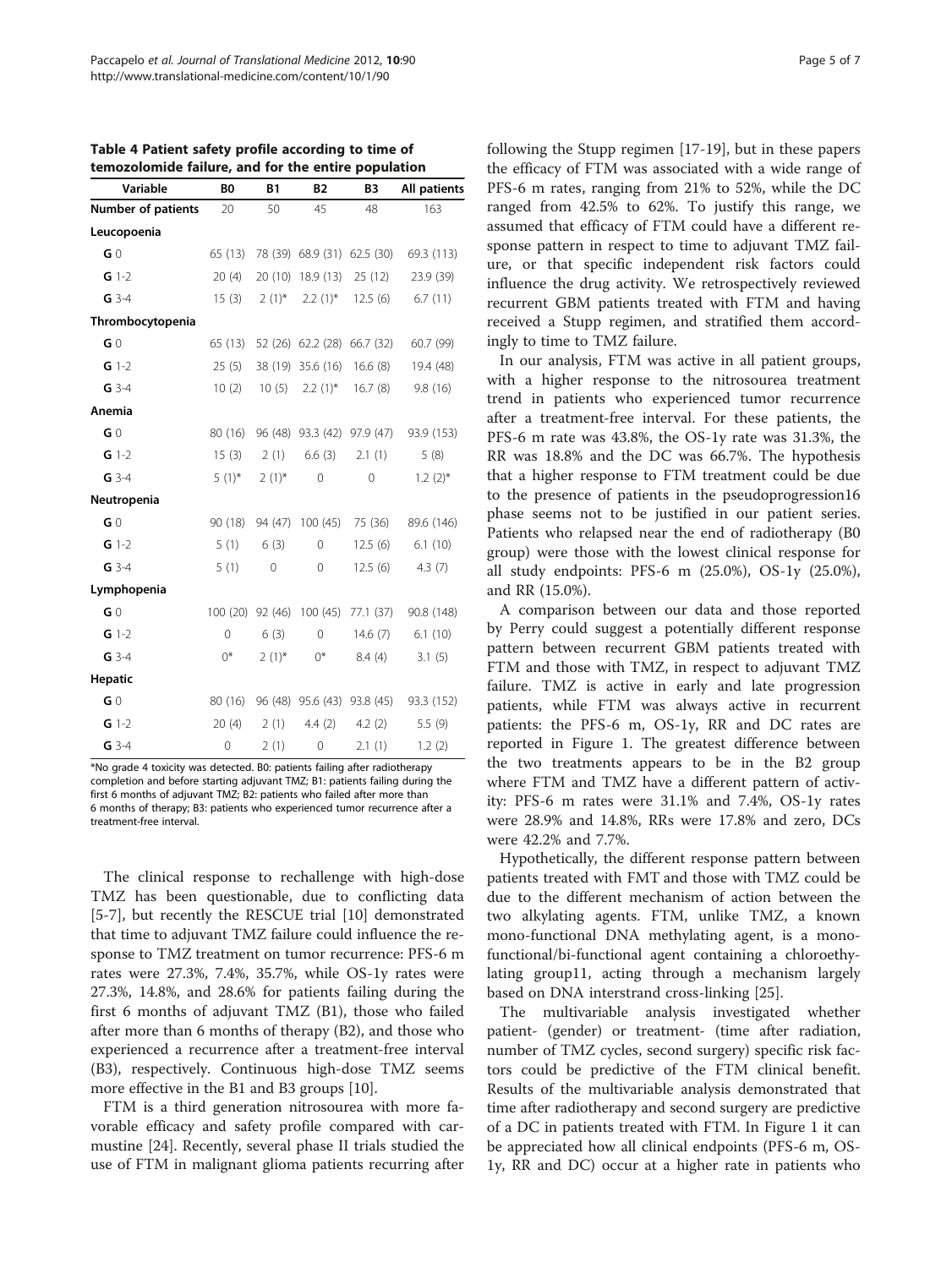<span id="page-5-0"></span>

recurrence after a treatment-free interval.

underwent previous radiotherapy (B3), and that those with the lowest values are those in the B0 group.

In the light of these results, we could hypothesize that the conflicting data in the FTM trials could be due to the inclusion of higher risk patients. The GICNO study [[17\]](#page-6-0) also included patients who did not start adjuvant TMZ, while the Scoccianti [[18\]](#page-6-0) and Fabrini [[19](#page-6-0)] studies included only patients who started adjuvant TMZ and where tumor recurrence was at least 3 months after the end of radiotherapy.

Recently the EORTC Brain Tumour Group analysed retrospectively data from 300 patients with recurrent GBM, from phase I or II trials, to evaluate patient's age, sex, World Health Organisation (WHO) performance status (PS), presence of neurological deficits, disease history, use of steroids or anti-epileptics and disease characteristics to predict PFS and OS. This study confirms performance status but not age as a major prognostic factor for PFS and OS in recurrent GBM patients initially treated by chemoradiation with temozolomide [\[26](#page-6-0)]. Future prospective studies could confirm if these independent positive risk factors noticed in the EORTC trial and those of our study, could be find also in patients treated with other chemotherapy agents both for naïve and recurrent GBM patients.

Our study is biased in that the analysis was carried out retrospectively, and that the MGMT status data for the patients experiencing tumor recurrence is missing; however, we know that the methylation status of the promoter is prognostic at the time of diagnosis [[27\]](#page-6-0), but does not seem to be predictive of outcome at recurrence of GBM [[28\]](#page-6-0).

# Conclusions

FTM is confirmed as a valuable therapeutic option for patients with recurrent GBM (PFS-6  $m = 33.1\%$ ), and is active in all study patient groups (B0, B1, B2, B3). In our study population gender and number of TMZ cycles are not predictive of disease control, while time after the end of radiotherapy and second surgery are independent treatment-related risk factors. These data could be useful to plan prospective and randomized studies to better define the role of chemotherapy in the combination treatment strategy of an heterogeneous cancer, like GBM.

#### Competing interests

TP is an employee of Italfarmaco S.p.A. The study has been supported by an unrestricted grant by Italfarmaco S.p.A. All other authors have no financial or other conflict to declare.

#### Author details

1 Department of Medical Oncology, Azienda Ospedaliero-Universitaria, Ospedali Riuniti Umberto I-GM Lancisi and G Salesi, Ancona, Italy. <sup>2</sup>Oncologia Medica, IRCCS "Saverio de Bellis", 70013 via Turi 27, Castellana Grotte, (Ba), Italy. <sup>3</sup>Azienda Ospedaliero-Universitaria Pisana, Pisa, Italy. <sup>4</sup>SS. Annunziata Taranto Hospital, Taranto, Italy. <sup>5</sup>Azienda Ospedaliera Universitaria Careggi,